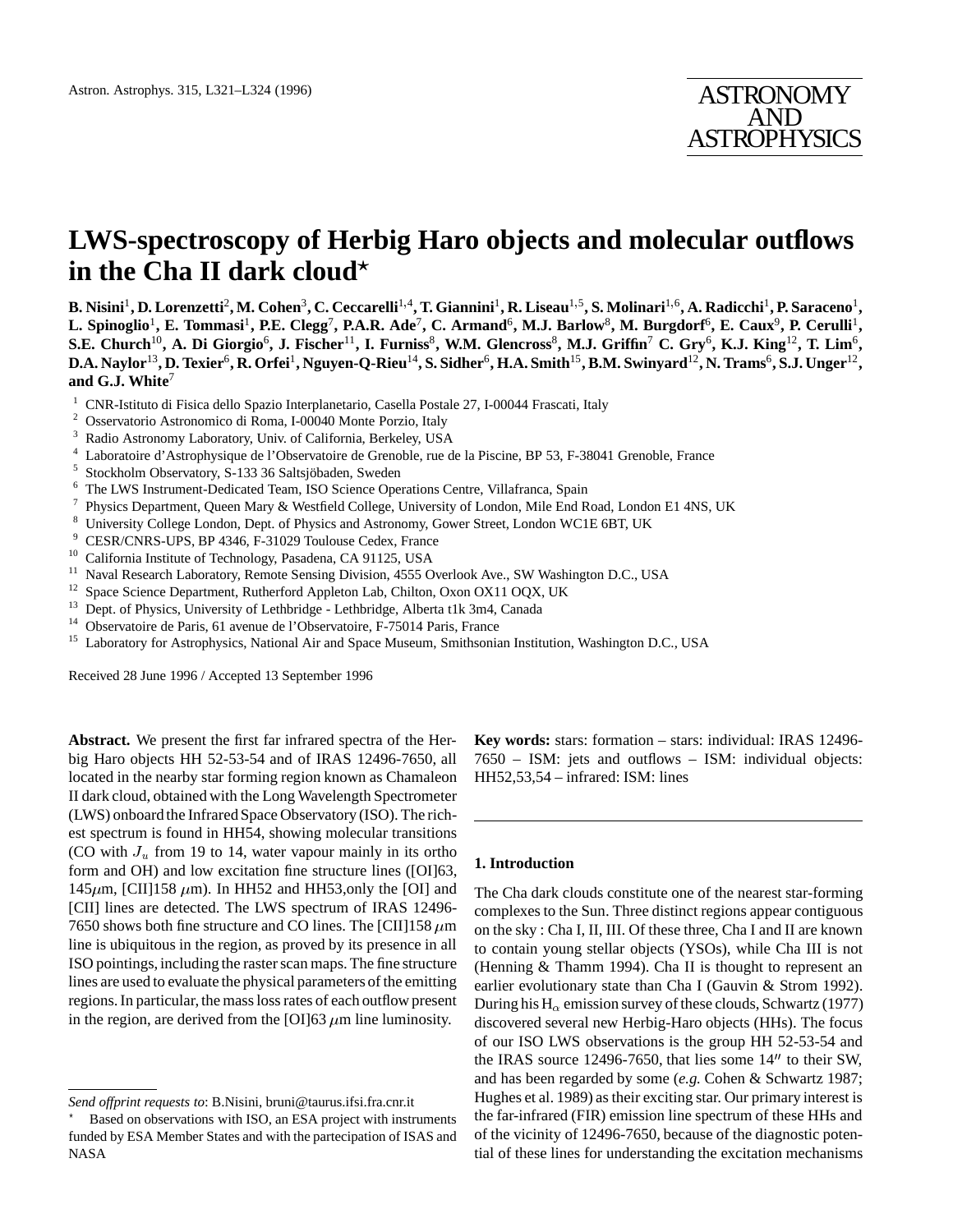| Date   | # orbit |    |                  |      | $\delta(1950)$ |     | raster points     | $t_{int}$                         | n <sub>s</sub> |    |
|--------|---------|----|------------------|------|----------------|-----|-------------------|-----------------------------------|----------------|----|
|        |         | h  | $\boldsymbol{m}$ | s    | $\mathbf{o}$   |     | $^{\prime\prime}$ | (step size)                       | (sec)          |    |
| 17 Feb | 92      | 12 | 51               | 28.0 | $-76$          | 41  | 34.9              | $\overline{\phantom{a}}$          | 6.0            | 15 |
| 17 Feb | 92      | 12 | 51               | 36.2 | $-76$          | 41  | 12.0              | $\overline{\phantom{a}}$          | 6.0            | 15 |
| 17 Feb | 92      | 12 | 52               | 10.6 | $-76$          | 40  | 04.0              |                                   | 6.0            | 15 |
| 11 Mar | 115     | 12 | 49               | 38.0 | $-76$          | 50  | 45.0              |                                   | 7.6            | 19 |
| 11 Mar | 115     | 12 | 49               | 45.4 | $-76$          | 50  | 33.0              | $3 \times 3$ (100 <sup>''</sup> ) | 0.45           | 3  |
| 11 Mar | 115     | 12 | 51               | 27.6 | $-76$          | -41 | 52.0              | $3 \times 3$ (100'')              | 0.45           | 3  |
|        |         |    |                  |      |                |     |                   | $\alpha(1950)$                    |                |    |

**Table 1.** Journal of observations

Notes:  $t_{int}$  = integration time per spectral sample,  $n_s$  = number of spectral scans.

**Table 2.** Observed line intensities

| $\lambda$ (obs.) | Line ident. | <b>HH54</b>       | <b>HH53</b>     | HH52                                            | HH <sub>s</sub> flow | <b>IRAS</b> 12496 | <b>IRAS</b> 12496 flow |
|------------------|-------------|-------------------|-----------------|-------------------------------------------------|----------------------|-------------------|------------------------|
| $(\mu m)$        |             |                   |                 | $F \pm \Delta F^{\dagger}$ (10 <sup>-19</sup> ) | $Wcm^{-2}$           |                   |                        |
| 63.2             | [O]         | $14.2 \pm 0.07$   | $4.13 \pm 0.33$ | $4.97 \pm 0.23$                                 |                      | $4.49 \pm 0.27$   |                        |
| 113.4            | $o-H2O$     | $0.32 \pm 0.06$   |                 |                                                 |                      |                   |                        |
| 119.4            | <b>OH</b>   | $0.48 \pm 0.06$   |                 |                                                 |                      |                   |                        |
| 137.1            | CO 19-18    | $0.22 \pm 0.1^*$  |                 |                                                 |                      |                   |                        |
| 138.7            | $p-H_2O$    | $0.34 \pm 0.1^*$  |                 |                                                 |                      |                   |                        |
| 144.8            | CO 18-17    | $0.31 \pm 0.04^*$ |                 |                                                 |                      |                   |                        |
| 145.5            | [O]         | $0.71 \pm 0.06^*$ | $0.20 \pm 0.05$ | $0.15 \pm 0.05$                                 |                      | $0.31 \pm 0.07$   |                        |
| 153.2            | CO 17-16    | $0.35 \pm 0.05$   |                 |                                                 |                      | $0.67 \pm 0.07$   |                        |
| 157.7            | CII         | $0.80 \pm 0.04$   | $0.74 \pm 0.07$ | $0.79 \pm 0.06$                                 | $0.84 \pm 0.13$      | $0.43 \pm 0.08$   | $0.47 \pm 0.09$        |
| 162.8            | CO 16-15    | $0.53 \pm 0.04$   |                 |                                                 |                      | $0.26 \pm 0.09$   |                        |
| 173.7            | CO 15-14    | $0.58 \pm 0.05^*$ |                 |                                                 |                      | $0.89 \pm 0.09$   |                        |
| 174.7            | $o-H2O$     | $0.24 \pm 0.05^*$ |                 |                                                 |                      |                   |                        |
| 179.6            | $o-H2O$     | $1.20 \pm 0.11$   |                 |                                                 |                      |                   |                        |
| 185.9            | CO 14-13    | $1.37 \pm 0.24$   |                 |                                                 |                      |                   |                        |
| 工                |             |                   |                 |                                                 |                      |                   |                        |

Notes:  $\frac{1}{\sigma}$  statistical errors,  $*$  lines deblended with a two gaussian fit.

and origin of HHs. There is precedent in that Cohen et al. (1988) have observed strong 63  $\mu$ m [OI] emission lines in a number of northern HHs from the Kuiper Airborne Observatory (KAO).

Optically, HH 52 and 53 each consist of three dominant knots embedded in diffuse nebulosity, elongated roughly eastwest, and extending some  $40 \times 15$  " (Schwartz 1977; Sandell et al. 1987). HH 54, however, appears as a complex of about ten knots, some 40" in diameter. Images in the  $S(1)$  1-0 line of molecular hydrogen (Sandell et al. 1987; Gredel 1994) reveal essentially the same structure. Infrared searches for the exciting stars of HH 52-54 have likewise yielded indefinite results. The  $2\mu$ m candidates of Reipurth & Wamsteker (1983) and Sandell et al. (1987) can be excluded on the grounds of IR colors, location, and the absence of any reversals of HH velocity field in their vicinities. No KAO candidates were found at 50 or 100  $\mu$ m (Cohen et al. 1984) but several IRAS sources are found in this part of the Cha II cloud: IRAS 12515-7641, 12522-7640, and 12496-7650.

Knee (1992) associates a CO bipolar flow with 12515-7641 suggesting this source as the exciting star of HH54 and HH53. HH 54 seems to be associated with a monopolar blue-shifted CO flow (Knee 1992), perhaps driven by an Alfvenic wind from another low-mass embedded YSO (12522-7640). In the years before Knee's (1992) critical CO survey, the relative brightness of 12496-7650 (the third of the IRAS candidate exciting stars), compared with 12515-7641 and 12522-7640, and its rough alignment with the axis HH 54-53-52, caused Cohen & Schwartz (1987) to suggest that this object might drive all these HHs. IRAS12496-7650 is the only known intermediate mass YSO in Cha II. It has continued to undergo irregular and significant near-infrared variations whose amplitude decreases with wavelength. It is a probable deeply embedded Herbig Ae star around which dusty clumps circulate, irregularly obscuring the starlight (Hughes et al. 1991). Knee (1992) finds a weak bipolar CO flow associated with 12496-7650and argues that the strong CO line wings observed near this source are in no way connected with those seen around HH 52-54. IRAS 12496-7650 is, thus, an outflow YSO but is apparently not responsible for these HHs.

#### **2. Observations and results**

We observed the regions of HH 52-53-54 and of IRAS 12496- 7650 with the ISO (Kessler et al. 1996) LWS instrument (Clegg et al. 1996) in grating mode (43-196.7  $\mu$ m, R  $\sim$  200). The journal of observations is given in Table 1. We targeted HH 54B, HH 53A, HH 52 and IRAS 12496-7650 and made  $3 \times 3$  maps covering the two CO associated outflows. The spectrum is oversampled by a factor 4 and each spectral sample is integrated for a total time  $t_{int}$  given in Table 1. A spectrum is composed of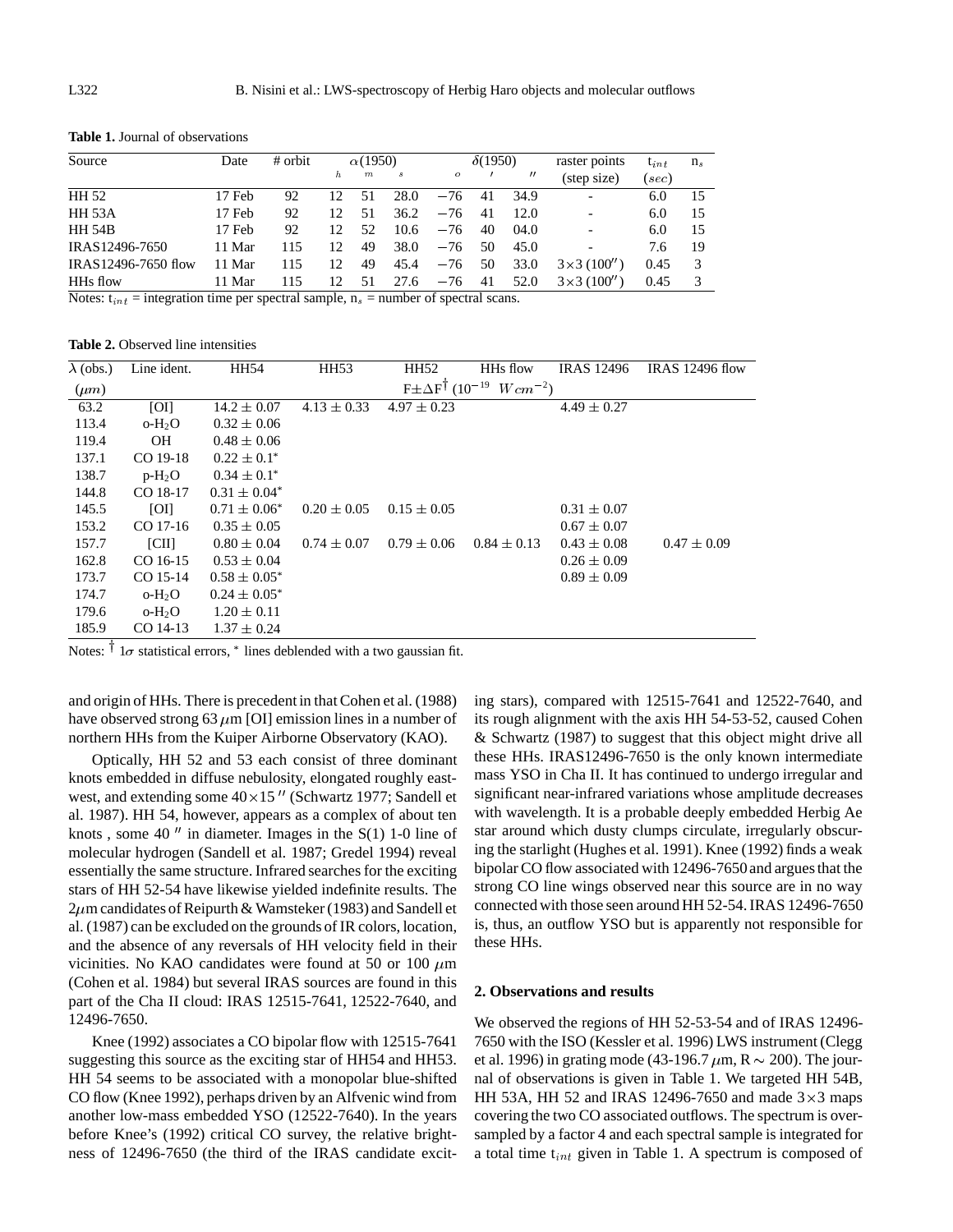

**Fig. 1.** LWS spectra of HH 54, HH 52, HH 53 and IRAS 12496-7650. The spectra have been rebinned at  $\Delta \lambda = 0.4$   $\mu$ m. Filled dots are the fluxes (ADDSCAN, Cohen & Schwartz, 1987) of the IRAS sources present in the beam: IRAS 12522-7640 in the beam of HH 54 and IRAS 12515-7641 in the beams of HH 52 and 53.

ten sub-spectra corresponding to the ten detectors. The single scans of each sub-spectrum have been flux calibrated using observations of Uranus. Deglitching of individual scans (made necessary by cosmic ray impacts) was done by removing values above two times the median of all scans. The scans obtained were then averaged together and corrected for low-frequency baseline fringes (Swinyard et al. 1996). The spectra from each detector where re-scaled to the average of the overlapping portions. From this procedure we estimate a flux calibration accuracy of  $\sim$  30 %.

The resulting spectra are presented in Fig. 1 where the fluxes of the IRAS point sources present in the beam are also reported. Agreement with the IRAS fluxes is to within the calibration accuracy.

We do not detect any line in the single spectra of each raster maps. All the spectra of each map have been therefore averaged together to obtain an *off*-position spectrum whose total integration time is comparable to the *on*-position.

In Table 2, we list the transitions identified in the spectra together with their integrated intensities, computed by gaussian fitting the measured profile. When lines are observed by two different detectors, the two flux determinations are always inside the calibration accuracy.

### **3. Discussion**

Since the  $\text{[CII]}$ 158 $\mu$ m line is detected both in the observed sources and in the integrated spectra along the associated flow



**Fig. 2.** The [OI]63 $\mu$ m/[OI]145 $\mu$ m and [CII]158 $\mu$ m/[OI]63 $\mu$ m ratios are plotted as a function of different emitting conditions. For the PDR, we plot the model results by Wolfire et al. (1990), while for J-shock the model of Hollenbach & McKee (1989) is reported. The sources are labelled as (1) for HH54, (2) for HH53, (3) for HH52 and (4) for IRAS 12496

(appearing at comparable flux levels in all the observed positions, about  $8 \times 10^{-20}$   $W \, \text{cm}^{-2}$  around the HHs and  $4 \times 10^{-20}$  $W \, \text{cm}^{-2}$  around the IRAS source), we infer that the [CII] emission is not intrinsic to the HHs or to the IRAS source. Such a uniform distribution of the [CII] emission attests to its photodissotiation origin. The observed flux density is consistent with a weak FUV field, comparable with the average interstellar field, illuminating a relatively low density region (Hollenbach et al., 1991).

[OI] emission, on the contrary, is observed only toward the HHs and IRAS12496. [OI] is a good tracer of fast shock emission and potentially it can be used to detect shocks deeply embedded in the cloud, not observable by other visible and nearinfrared tracers. The non detection of [OI] emission in the flows implies that the only shocked regions in the observed field are those traced by the HHs.

Among the three HH objects, HH 54 is the source showing the richest far-infrared spectrum, dominated, in addition to [OI], by CO and H2O lines, indicating low-excitation conditions (Liseau et al. 1996). Toward HH 52 and HH 53 only the [OI] lines at 63 and 145  $\mu$ m were detected. The observed differences among the three spectra are probably due to differing filling factors, rather than to a real difference in the excitation conditions. Indeed, while optically the three HH objects show similar excitations, the HH54 knots appear three times more extended than HH52 and HH53 (Sandell 1987).

In IRAS 12496 we detected the two [OI] lines together with CO rotational lines from  $J_u$  =17 to 15, also indicating lowexcitation conditions.

The observed [OI] lines and the upper limits on the [CII]  $158\mu$ m line, obtained by subtracting the *off* from the *on*-source spectra and taking three times the rms noise of the so obtained spectrum, can be used to infer some properties of the emitting conditions. Fig. 2 shows the observed ratios as compared with